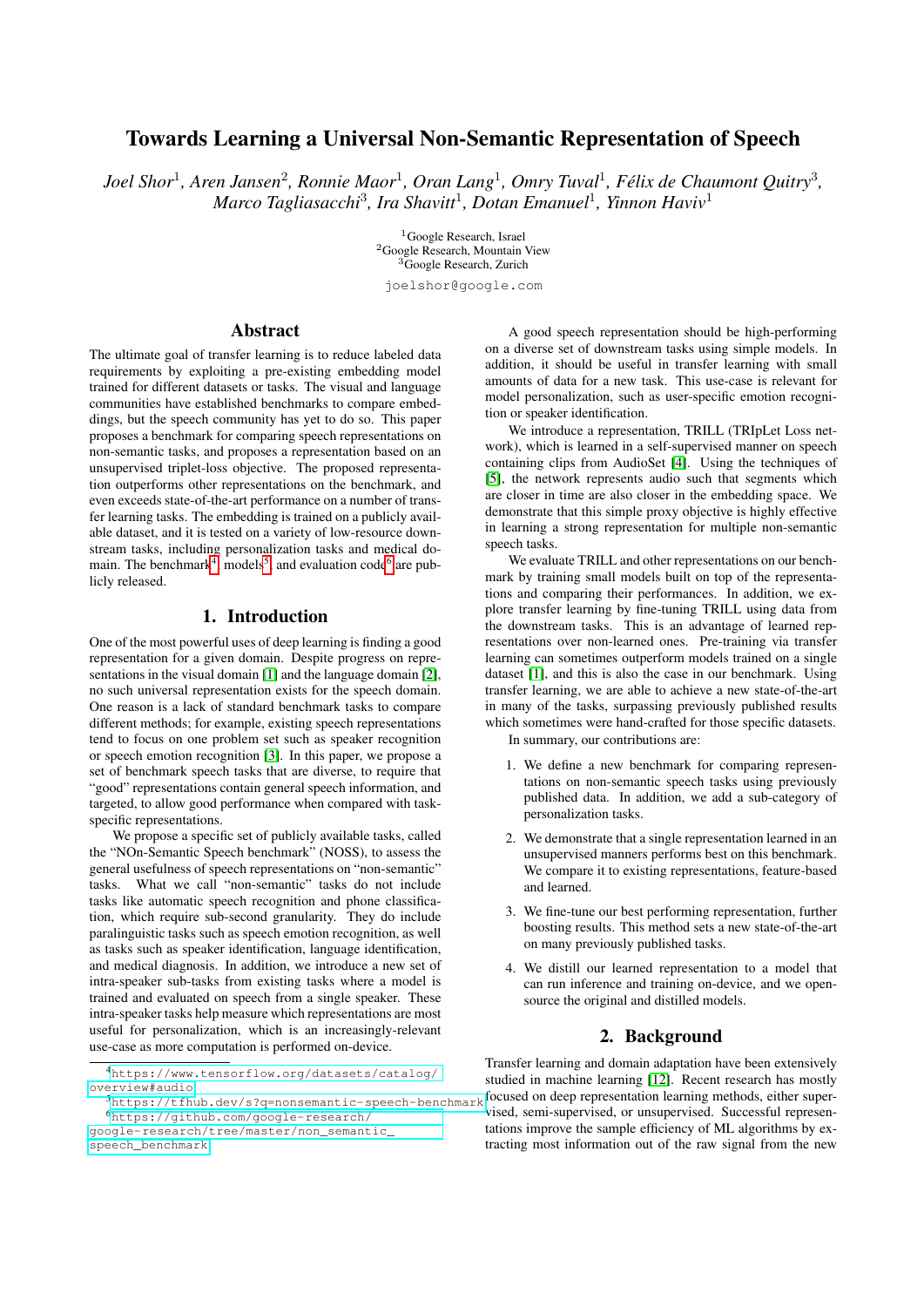Table 1: *Datasets for downstream benchmark tasks.*

<span id="page-1-0"></span>

| Dataset                | Has<br>intraspeaker | Target                  | Number of<br>classes | Number of<br>samples | Number of<br>speakers | Average<br>duration (secs) |
|------------------------|---------------------|-------------------------|----------------------|----------------------|-----------------------|----------------------------|
| *VoxCeleb [6]          | No                  | Speaker identification  | 1.251                | 153.514              | 1.251                 | 8.2                        |
| VoxForge [7]           | No                  | Language identification | <sub>0</sub>         | 176.438              | 13,559                | 5.8                        |
| Speech Commands[8]     | Yes                 | Command                 | 12                   | 105,829              | 2,618                 | 1.0                        |
| CREMA-D <sub>[9]</sub> | Yes                 | Emotion                 | 6                    | 7.442                | 91                    | 2.5                        |
| <b>SAVEE [10]</b>      | Yes                 | Emotion                 |                      | 480                  | 4                     | 3.8                        |
| DementiaBank [11]      | No                  | Dementia/healthy        |                      | 210                  | 210                   | 70.0                       |

\*Results in our study used a subset of Voxceleb filtered according to YouTube's privacy guidelines. The numbers here represent the full dataset. TensorFlow Datasets and our open source evaluation framework use the full dataset.

data before any task-specific learning takes place. This strategy has been used successfully in many application domains [\[13,](#page-4-12) [14\]](#page-4-13).

An important step in learning a good representation is having a standard benchmark to evaluate it. Such benchmarks should contain a variety of downstream tasks, representing different tasks in the domain. Such benchmarks have been developed in vision and NLP [\[1,](#page-4-0) [2\]](#page-4-1).

There are three standard approaches to adapting a representation to multiple, potentially heterogeneous, downstream tasks. One approach is to train a task-specific linear classifier on the embeddings produced by a pre-trained network, whose parameters are kept frozen [\[15\]](#page-4-14). A second approach is to fully fine-tune. Generally, fine-tuning matches or outperforms the performance of fully-supervised models trained on the downstream tasks [\[1,](#page-4-0) [16\]](#page-4-15), especially when the amount of labeled data is small. A third approach is multi-task learning. This has been applied in the speech domain [\[17\]](#page-4-16), although not on a wide range of tasks. It is usually favored when the downstream tasks are all applied on the same input set.

There are many methods for learning audio representations. The work in [\[16\]](#page-4-15) trained an embedding for audio classification on AudioSet. Other work has demonstrated the value of supervised [\[18,](#page-4-17) [17\]](#page-4-16), semi-supervised [\[19\]](#page-4-18), or unsupervised representations. The unsupervised audio representation literature is especially diverse  $(L^3 \t[20], A$  $(L^3 \t[20], A$  $(L^3 \t[20], A$ uDeep  $[21]$ , Autoregressive Predictive Coding [\[22\]](#page-4-21), Contrastive Predictive Coding [\[23\]](#page-4-22), metric learning [\[5\]](#page-4-4), autoencoding [\[24\]](#page-4-23)). However, these methods were evaluated on just one or a limited set of downstream tasks.

In other domains, training a strong representation requires a very large, general dataset. AudioSet [\[4\]](#page-4-3) is the largest dataset for general purpose audio machine learning, serving as an audio equivalent of ImageNet. Even when restricted to only the samples with speech tags, it surpasses all datasets in size and variability. It has been used to learn a general purpose audio embedding in [\[16\]](#page-4-15), and can be used for multiple speech tasks.

# <span id="page-1-1"></span>3. Non-Semantic Speech Benchmark (NOSS)

To standardize the assessment of non-semantic speech representations, we introduce NOSS. This section describes the benchmark in detail (summarized in Table [1\)](#page-1-0). These tasks reflect different properties of the speech signal, and they vary in size and difficulty. Personalization and on-device training is increasingly important, so we include "Intra Speaker" tasks for the datasets when applicable. Intra-speaker tasks are an important addition because they also test task adaptation for small amounts of data, and that representations do not just rely on speaker identity.

Inter-speaker tasks are described in Table [1.](#page-1-0) They were chosen so that they span a wide variety of non-semantic tasks, including "paralinguistic" tasks such as speech emotion recognition, as well as other kinds of tasks such as speaker identification, language identification, and one task of voice-based medical diagnosis. Each dataset has a different number of target classes, and different number of examples.

An important use-case of task adaptation is personalization—training and evaluating a model on data only of a specific person. We call these tasks intra-speaker tasks. The accuracy is averaged over all speakers. Note that most inter-speaker tasks divide the speakers into disjoint groups in the train/test split, and intra-speaker tasks use all speakers for both training and testing. Not all tasks have a meaningful intra-speaker versions; it is meaningless to train and test on the same speaker in tasks with labels that depend only on the speaker's identity, such as language identification, medical diagnosis, and speaker identification. The intra-speaker tasks are: CREMA-D, SAVEE, and Speech Commands.

# 4. Experiments

### <span id="page-1-2"></span>4.1. TRILL representation

Non-semantic aspects of the speech signal (e.g., speaker identity, language, and emotional state) generally change more slowly than the phonetic and lexical aspects used to explicitly convey meaning. Therefore, we expect a good representation for non-semantic downstream tasks to be considerably more stable in time than what is required for ASR applications. To take advantage of this intuition, we follow the work of [\[5\]](#page-4-4) (Section 3.2.5) and use temporal proximity as a self-supervision signal.

More formally, consider a large, unlabeled speech collection represented as a sequence of spectrogram context windows  $X = x_1 x_2 ... x_N$ , where each  $x_i \in \mathbb{R}^{F \times T}$ . Our goal is to learn a map  $g : \mathbb{R}^{F \times T} \to \mathbb{R}^d$  from spectrogram context windows to d-dimensional space such that  $||g(x_i) - g(x_j)|| \le$  $||g(x_i) - g(x_k)||$  when  $|i - j| \leq |i - k|$ . We can express this desired relationship as a learning objective using triplet lossbased metric learning as follows. First, we sample from  $X$  a large collection of example triplets of the form  $z = (x_i, x_j, x_k)$ (the so-called anchor, positive, and negative examples), where  $|i-j| < \tau$  and  $|i-k| > \tau$  for some suitably chosen time scale  $\tau$ . The loss incurred by each triplet is then given by

$$
\mathcal{L}(z) = \sum_{i=1}^N \left[ ||g(x_i) - g(x_j)||_2^2 - ||g(x_i) - g(x_k)||_2^2 + \delta \right]_+,
$$

where  $\|\cdot\|_2$  is the  $L_2$  norm,  $[\cdot]_+$  is standard hinge loss, and  $\delta$  is a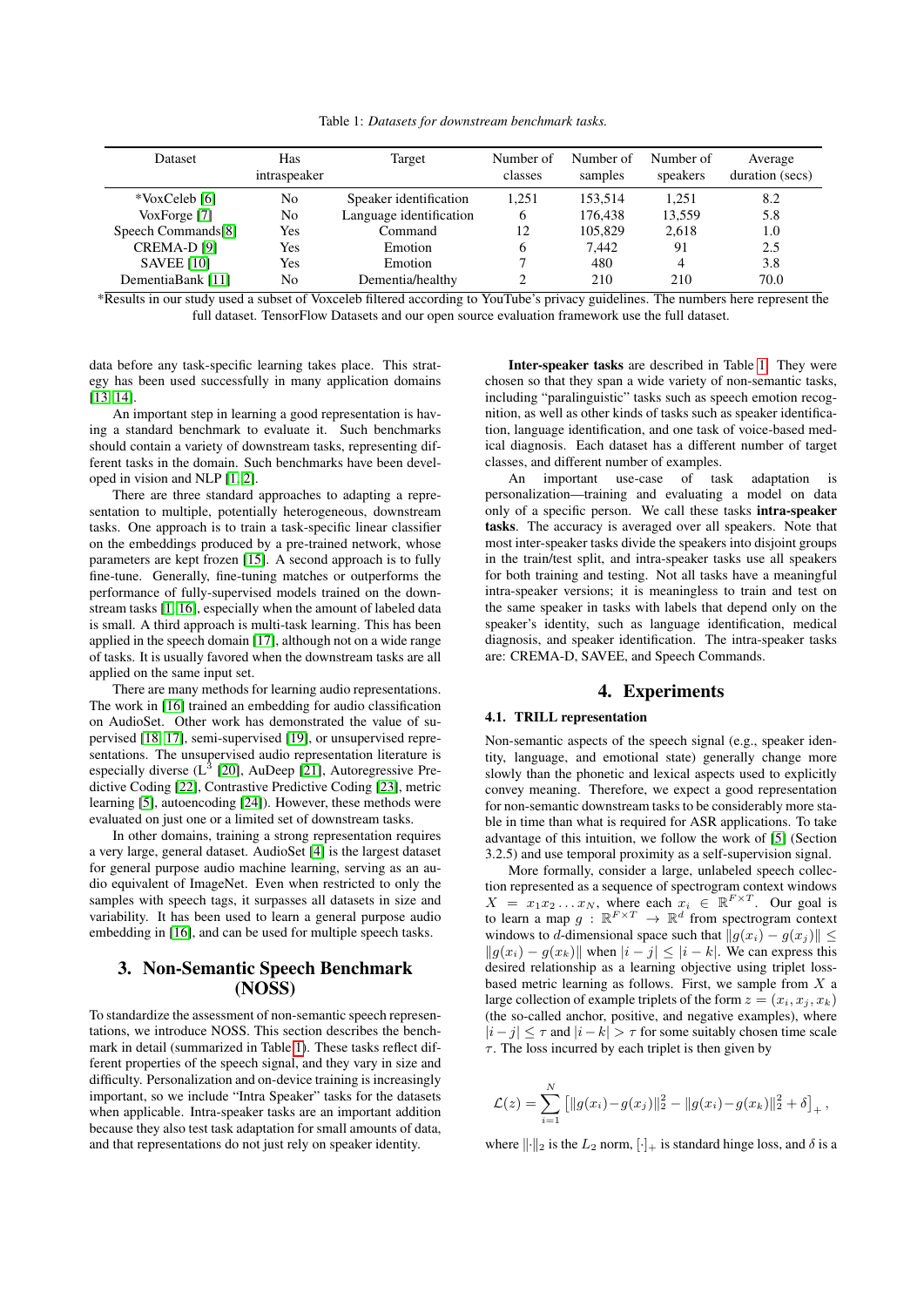<span id="page-2-1"></span>

|                                 | $VoxCeleb1*$ | VoxForge | <b>SpeechCommands</b> | <b>CREMA-D</b>           | <b>SAVEE</b> | DementiaBank          |
|---------------------------------|--------------|----------|-----------------------|--------------------------|--------------|-----------------------|
| Prev SOTA                       |              | 89.0[25] | 91.1 [26]             | $74.0$ <sup>†</sup> [27] | 61.0[10]     | $80.6^{\ddagger}[28]$ |
| Mel / MFCC                      | 12.2         | 79.2     | 47.7                  | 52.8                     | 55.6         | 67.7                  |
| OpenSmile                       | 2.5          | 78.0     | 36.5                  | 53.7                     | 62.6         | 68.8                  |
| Random Network                  | 11.0         | 73.0     | 42.0                  | 52.1                     | 48.6         | 67.9                  |
| YAMNet top                      | 3.1          | 67.0     | 40.7                  | 52.2                     | 45.4         | 64.8                  |
| YAMNet layer 10                 | 16.6         | 86.1     | 73.1                  | 66.4                     | 62.3         | 70.0                  |
| VGGish top                      | 12.5         | 80.8     | 28.3                  | 51.3                     | 49.8         | 68.3                  |
| VGGish FCN 1                    | 14.8         | 85.1     | 52.7                  | 55.7                     | 57.7         | 68.7                  |
| TRILL top                       | 16.4         | 83.8     | 60.4                  | 64.9                     | 53.7         | 68.2                  |
| TRILL layer 19                  | 17.7         | 88.1     | 74.0                  | 67.8                     | 67.8         | 67.2                  |
| TRILL layer 19, MobileNet 2048d | 17.9         | 83.4     | 74.9                  | 68.1                     | 60.0         | 68.1                  |
| TRILL finetuned                 | 17.6         | 94.1     | 91.2                  | 69.5                     | 68.6         | 73.1                  |

Table 2: *Average performance of the different embeddings on a number of downstream tasks.*

\*Results in our study use a small subset of Voxceleb1 filtered according to YouTube's privacy guidelines. Interested readers can run our study on the full dataset using TensorFlow Datasets and our open-source evaluation code. State-of-the-art performance on the un-filtered dataset can be found in [\[6\]](#page-4-6). † Also uses video features. ‡ Also uses text features.

nonnegative margin hyperparameter. We use the now-standard within-batch semi-hard negative mining technique [\[29\]](#page-4-28).

The TRILL model is trained on the subset of AudioSet training set clips possessing the speech label. We set  $\tau$  to 10 seconds, the maximum duration of each AudioSet clip. This makes the training task is primarily same clip / different clip discrimination. Following [\[18,](#page-4-17) [5\]](#page-4-4), we (i) take as input log mel spectrogram context windows with  $F = 64$  mel bands and  $T = 96$  frames representing 0.96 s of input audio (STFT computed with 25 ms windows with step 10 ms); and (ii) employ the Resnetish [\[18\]](#page-4-17) variant of the standard ResNet-50 architecture followed by a  $d = 512$  dimensional embedding layer. Since the ResNet's final average pooling operation destroys the subsecond temporal structure, we also consider representations defined by earlier convolutional blocks.

#### <span id="page-2-0"></span>4.2. Other representations

We compared TRILL to several representations used frequently on non-semantic tasks. These include classical methods like Mel spectrograms and OpenSmile [\[30\]](#page-4-29), which is the de-facto standard in emotion recognition[\[3\]](#page-4-2). For Mel spectrograms, we tested many different configurations and selected the best one on each task, and for OpenSmile we used the ComParE16 acoustic parameter set [\[31\]](#page-4-30).

We also compared to existing learned representations. *YAMNet* [\[32\]](#page-4-31) is a state-of-the-art network for audio classification [\[16\]](#page-4-15), trained on AudioSet. *VGGish* [\[18\]](#page-4-17) is an audio embedding produced by training a modified VGGNet model to predict video-level tags from the Youtube-8M dataset. We also compared to our own network with random initialization, a technique which has been shown to produce good embeddings [\[33\]](#page-4-32).

### 4.3. Experimental Method

### *4.3.1. Evaluation methods*

In order to evaluate the usefulness of the representations described in Section [4.2,](#page-2-0) we train small models to solve the downstream NOSS tasks (Section [3\)](#page-1-1). For each representation / task pair, we explore different downstream models, representation aggregation techniques, and normalization methods.

We train shallow models using Scikit-Learn [\[34\]](#page-4-33). We experimented with logistic regression, random forest classifiers, and linear discriminator analysis (LDA) as the downstream models. Despite the shallowness of the above models, we achieve competitive results with the best previously-reported results on some of the benchmark tasks.

The embeddings were aggregated over time using average pooling, except for VoxCeleb which used NetVLAD aggregation [\[35\]](#page-4-34). Datasets which have multiple utterances per speaker were normalized for each speaker using  $L^2$  normalization.

Some of the downstream tasks have fixed canonical splits. For the inter-speaker tasks on those datasets, we report numbers on the canonical splits (Speech Commands and VoxCeleb). For the other datasets, and for all the intra-speaker tasks, we perform five random train / test splits and report the average. For intra-speaker tasks (Section [3\)](#page-1-1), we train and test on one speaker at a time, then average results across splits and across speakers.

#### *4.3.2. Network layer and model distillation*

For the representations generated from pre-trained neural networks (TRILL, VGGish, YAMNet), we experimented with both the final output and two intermediate representations. For TRILL, we tried the final 512-dimensional embedding layer and the pre-ReLU output of the first 512-depth convolutional layer (subsequently referred to as layer 19 due to TensorFlow convention). We found that layer 19 performed best on our tasks. For VGGish, we tried the final layer, and the first fully-connected layer. For YAMNet, we test the final pre-logit layer, and the fifth depth-separable convolutional layer outputs.

To make the network more useful, we used distilliation to train a smaller model of similar quality. We used a truncated MobileNet architecture [\[36\]](#page-4-35) to predict the original TRILL network's layer 19 embeddings. This distillation reduces model parameters and multiplies by factors of  $5.6X$  (9M  $\rightarrow$  1.6M) and  $25X (1.5B \rightarrow 59M)$ , respectively.

#### *4.3.3. Fine-tuning*

Shallow models trained on top of frozen embeddings sometimes do not have enough degrees of freedom to adapt to mis-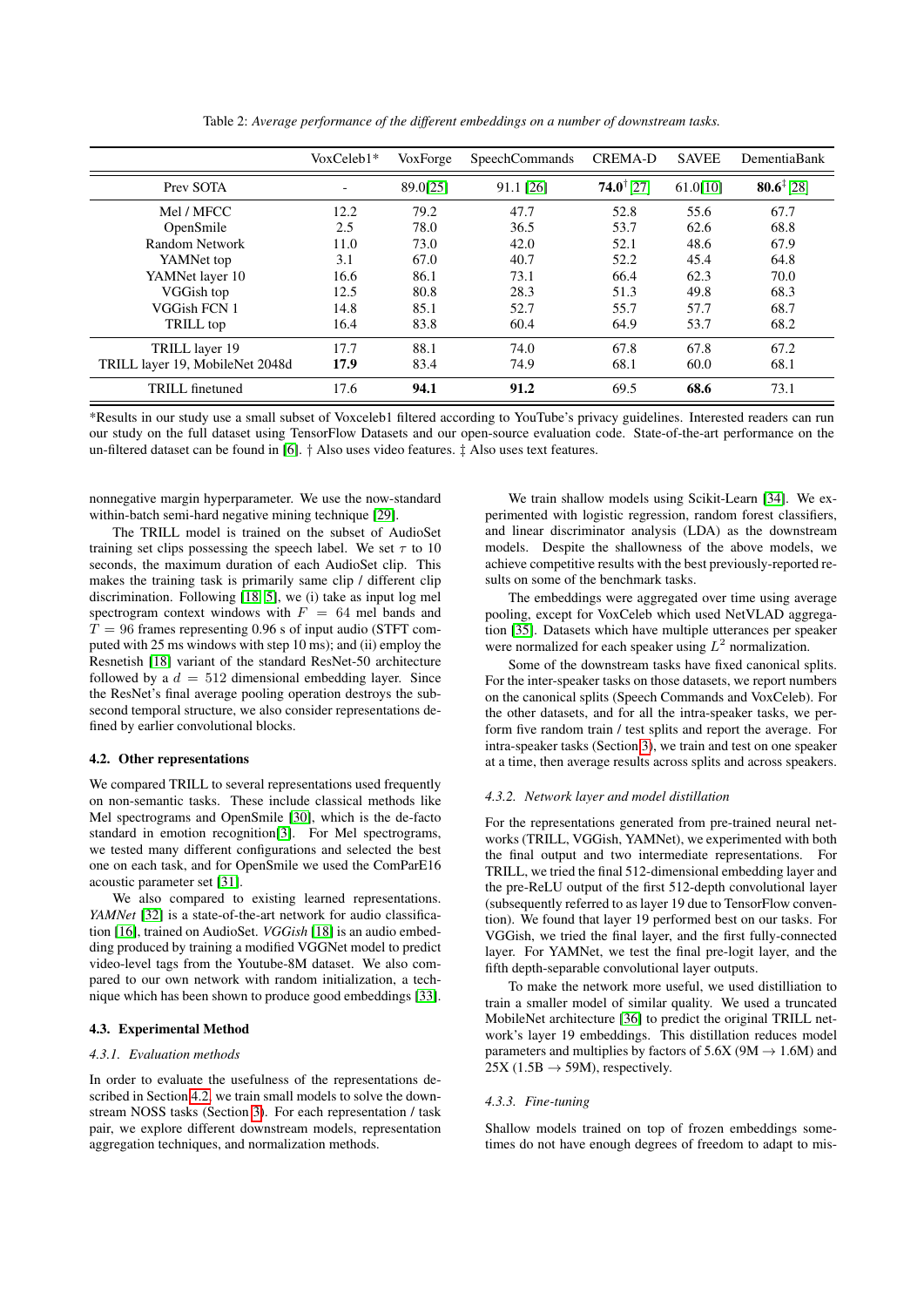Table 3: *Intra-speaker task performance*

<span id="page-3-0"></span>

|                 | <b>CREMA-D</b> | <b>SAVEE</b> | Speech<br>Commands |
|-----------------|----------------|--------------|--------------------|
| Mel / MFCC      | 47.7           | 77.2         | 73.3               |
| OpenSmile       | 47.6           | 67.8         | 72.2               |
| Random Network  | 43.4           | 73.9         | 69.0               |
| YAMNet top      | 39.1           | 64.4         | 70.3               |
| YAMNet layer 10 | 50.8           | 79.2         | 77.6               |
| VGGish top      | 43.1           | 68.7         | 70.2               |
| VGGish FCN 1    | 50.5           | 77.9         | 73.1               |
| TRILL top       | 56.8           | 83.9         | 72.2               |
| TRILL layer 19  | 57.0           | 84.7         | 74.7               |
| TRILL distilled | 56.8           | 84.7         | 74.7               |

<span id="page-3-1"></span>

Figure 1: *Effect of model on accuracy (*R <sup>2</sup> = 91%*). A linear regression on the observed accuracies, with both the model and task as the explanatory variables. The effect a model has on the accuracy is the coefficient associated with the model in the regression. For a given task, when changing from one model to another, the resulting change in accuracy is expected to be the difference in* y *values in this figure.*

matches between the train and target distributions, so we also experimented with fine-tuning the entire model end-to-end. For benchmarks tasks with relatively small amounts of data, we applied early stopping.

We also experimented with intra-speaker fine-tuning. For this we used the CREMA-D dataset, with fixed train/dev/test splits of 80%/10%/10%. We first fine-tuned a common model on the training partitions of all the speakers, then further finetuned on each speaker separately.

### 5. Results

TRILL outperforms previously reported results on three of the six benchmark tasks, and is competitive with previous best on two of the three remaining tasks. On these two tasks, the best previously reported numbers use other modalities in addition to audio (visual or textual features) (Table [2\)](#page-2-1). Of the representations we compared against, TRILL performed the best on five-of-six tasks (Table [2\)](#page-2-1) and two-of-three intra-speaker tasks (Table [3\)](#page-3-0). We successfully distilled TRILL to a much smaller model that can be used on a mobile device. The distilled model has no performance degradation on five-of-nine tasks, statistically insignificant degradation on one, and minor degradation

Table 4: *Intra-speaker fine-tuning*

<span id="page-3-2"></span>

|                               | <b>CREMA-D</b> |
|-------------------------------|----------------|
| TRILL frozen                  | 57.0           |
| TRILL global fine-tuning      | 69.6           |
| TRILL per-speaker fine-tuning | 73.2           |

on the remaining tasks. We compare across all tasks by fitting a linear regression on the observed accuracies, with both the model and task as the explanatory variables (see Figure [1\)](#page-3-1).

The distilled model results are presented in the one-beforelast line of Table [2.](#page-2-1) With the exception of VoxForge language identification and SAVEE speech emotion recognition, the reduction in model capacity and dimensionality has performance within the standard deviation of the larger embedding (variance calculated over 5-fold data splits). In the personalized tasks the quality of the distilled model is the same as the larger model.

## 6. Analysis

As can be seen in Table [2,](#page-2-1) fine-tuning the final embedding gives a clear boost on most tasks and sets a new state-of-the-art in 3 out of the 6 datasets. This approach of learning a strong representation on a large benchmark and then fine-tuning it for the downstream task has been proven very effective in other domains [\[1\]](#page-4-0), and in this paper we demonstrate the same is true in the speech domain.

An important observation of our research is that the effective representation learned by both YAMNet and TRILL is not at their final layer, but in fact in one of their intermediate layers. This intermediate layer must capture information which is later discarded in the final layers. The reasoning might be that when learning the triplet loss, the network might learn to discard properties which vary temporally such as tone of voice or semantic information, but this embedding is still learned in the intermediate layer. Another evidence for that can be seen in the results on the Speech Commands dataset, where the performance of the intermediate layers of all of the learned representations is much better than the performance of their respective top layer.

Table [4](#page-3-2) shows that fine-tuning per speaker allows to further personalize to each speaker, and generally improves accuracy. When breaking down the performance impact on each speaker, we can see per-speaker fine-tuning improves accuracy for 31 speakers, is mostly unchanged for 49 speakers, and decreases for 12 speakers.

# 7. Conclusions

In this work, we explore the importance of clearly defining benchmarks when comparing representations of speech. We propose NOSS (Section [3\)](#page-1-1) to help fairly compare non-semantic speech representations, and we introduce a sub-category of personalization tasks to help measure progress in the age of ondevice computation. We also demonstrate that TRILL (Section [4.1\)](#page-1-2), based on a self-supervised training criteria, simultaneously performs well on all benchmark tasks. We show that finetuning TRILL on a small amount of data outperforms or is competitive with almost all previously reported numbers for the NOSS tasks, and that TRILL is significantly better than other representations. Finally, we distill TRILL to be on-device with very little or no performance loss. The NOSS benchmark, the evaluation code, TRILL, and TRILL-distilled are all publicly available.